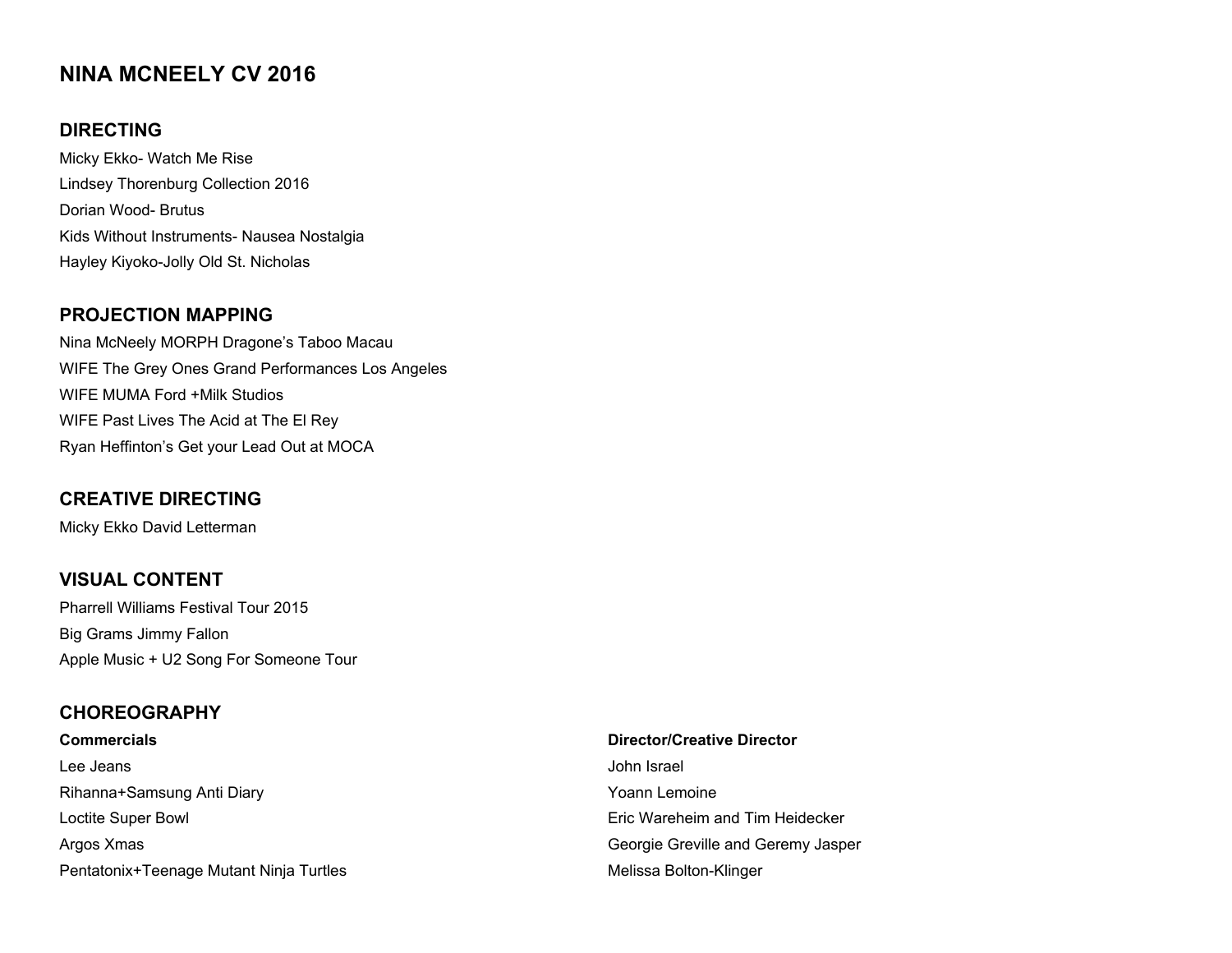#### **Television**

NBC SNL Selena Gomez **Willo Perron** CBS James Corden Tove Lo ABC Dick Clark's NYE Tove Lo FOX SYTYCD Season 7 Finale Assistant Choreographer ABC DWTS Macy's Stars of Dance Assistant Choreographer

#### **Music Videos**

| Nick Jonas ft. Tove Lo - Close                         | <b>Tim Erem</b>                    |
|--------------------------------------------------------|------------------------------------|
| Lawrence Rothman-H                                     | Floria Sigsmundi                   |
| Jonsi-Mold                                             | <b>Barnaby Roper</b>               |
| <b>TOBACCO- Streaker</b>                               | Eric Wareheim                      |
| Mr. Littlejeans- Good Mistake                          | lan and Cooper                     |
| Major Lazer- Bubble Butt                               | Eric Wareheim                      |
| Major Lazer- Sweat                                     | Ryan Staake                        |
| Honne - Gone Are The Days                              | Dori Oskowitz                      |
| Tove Lo - Moments                                      | Tim Erem                           |
| Yogi+ Skrillex F. Pusha T-Burial                       | <b>Grant Singer</b>                |
| Lindsey Thorenburg Collection-Keeping Your Demons Warm | Robert Fox + Nina McNeely          |
| <b>MOCATV WIFE- The Passengers</b>                     | <b>Benjy Russell</b>               |
| Christopher Owens-Never Wanna See That Look Again      | Aaron Brown                        |
| The Acid-Fame                                          | Dugan O'Neal                       |
| Fitz and The Tantrums- The Walker                      | <b>Warren Kommers</b>              |
| Sam Sparro - I Wish I Never Met You                    | Mike Rosenthal                     |
| Sam Sparro - Pink Cloud                                | <b>Franc Fernandez</b>             |
| Morcheeba - Blood Like Lemonade                        | Joshua Leonard                     |
| Yeasayer-One                                           | <b>Radical Friend</b>              |
| Pretty Lights- Future Blind                            | Michael Figge                      |
| Big Black Delta- Side of The Road                      | <b>Warren Kommers</b>              |
| Chris Lake-Helium                                      | Alex Pelly                         |
| Raquel Allegra Spring 2013                             | Georgie Greville and Geremy Jasper |